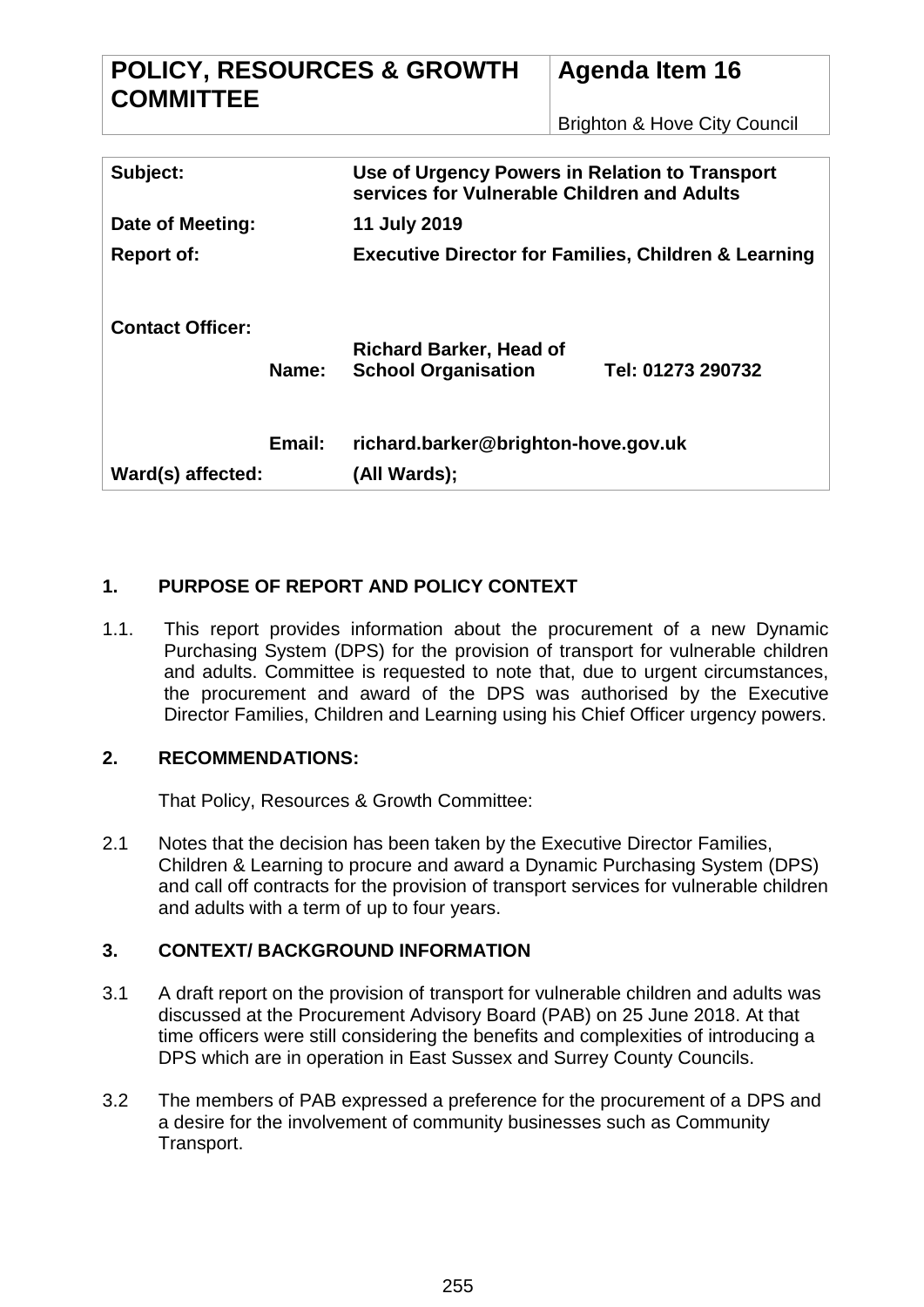- 3.3 The report which went to PR&G committee in October 2018 recommended the procurement and award of a framework agreement (and not a DPS) to provide for arrangements similar to the existing arrangements whereby a framework agreement would be put in place and individual routes 'called off'.
- 3.4 The report explained that, after further consideration, the DPS option would not be suitable at that time for the following reasons:
	- not having the additional administrative tasks detailed in current job roles
	- limited market engagement and
	- soft market testing not indicating a positive appetite for change.
- 3.5 At that time, officers were considering amalgamating the existing combination of school routes to be 'called off' in such a way as to bring a reduction in costs.
- 3.6 On 11 October 2018 PR&G committee approved the procurement of a contract for home to school transport for pupils with special educational needs and other transport for vulnerable children and adults on behalf of social care teams, for a term of four years, from 1 September 2019 to 31 August 2023 and delegated authority to the Executive Director Families Children & Learning to procure and award a 4 year framework agreement.
- 3.7 Following the PR&G committee decision, the significance of the home to school transport budget overspend in 2018/19 and the initial forecast for the next financial year in relation to client transport led officers to recruit an independent consultancy, Edge Public Solutions ('Edge'), to review all of the council's arrangements for client transport.
- 3.8 Edge were tasked with producing a savings implementation plan in relation to the transportation of vulnerable children and adults. Their work started in January 2019 and early consideration was given to the proposals to re-tender the transport arrangements. It was identified that the proposed new framework agreement would not enable the council to realise any significant change to the forecast overspend because of the market share of current providers and a lack of control over routing.
- 3.9 On 26 March 2019, as part of its presentation on the proposed savings implementation plan, Edge identified the introduction of a DPS as one measure to assist the council in achieving savings on its wider transport spend. It would assist the drive for efficiency and quality improvements by:
	- Broadening the supplier base whilst maintaining quality and safeguarding
	- Ensuring a competitive tendering environment
	- Introducing a greater number of more suitable larger capacity vehicles.
	- Having the ability to respond effectively to changes in demand and futureproofing against rising demand.
- 3.10 This review went beyond the current provision of transport under the current framework agreement and incorporated areas not previously considered by the report produced for the PR&G committee in October 2018.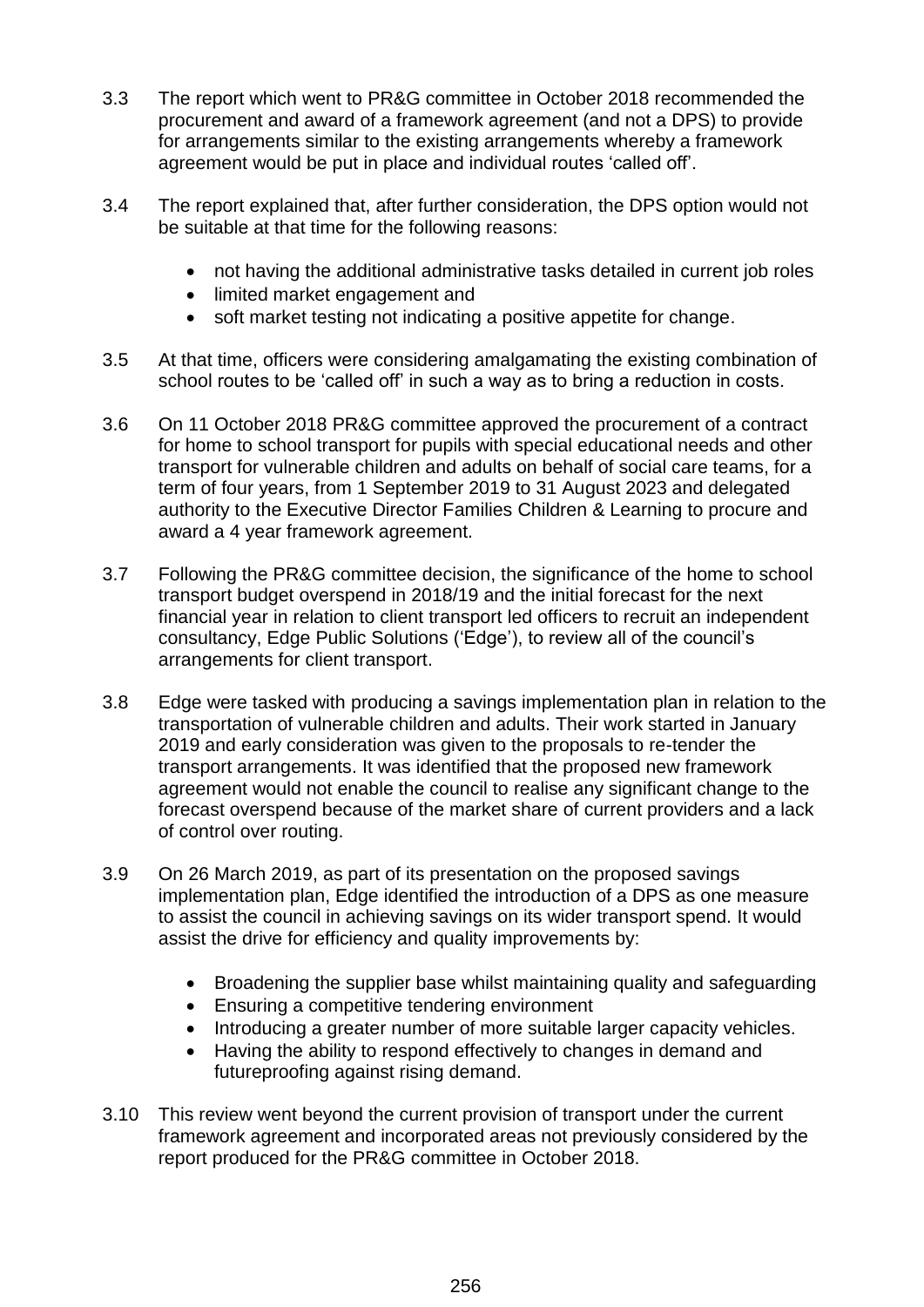- 3.11 The Policy, Resources & Growth committee had last met on 21 March 2019. The Children, Young People and Skills (CYP&S) Committee had last met on 4 March 2019. The council entered the purdah period on Friday 22 March 2019 and at the time it was expected to last until the conclusion of the local elections on 2 May 2019.
- 3.12 Compelling evidence produced by Edge and due diligence with other local authorities, where the introduction of a DPS had been initiated, meant a decision was taken to introduce a DPS rather than a framework agreement.
- 3.13 A briefing was provided to the Leadership Board on 8 April 2019 where satisfaction with the process was expressed. Prior to this briefing the Chair of the CYP&S committee and Leader of the Council had been kept informed of the work being undertaken, initially the awarding of a contract with Edge and subsequently the procurement process.
- 3.14 As a result of the urgent need to procure a replacement for the existing framework agreement, a desire to minimise any disruption to children's' transport in the academic year and the budget pressure identified in 2019/20, the Executive Director Families Children & Learning used his urgency powers under Part 6.2 Part A 7(2) of the council's Constitution and, following consultation with the Chair of the CYP&S committee, approved the procurement and award a DPS for transport for vulnerable children and adults with a term of four years. The DPS itself is an umbrella arrangement which does not require the council to call off any contracts. The approximate value of all of the call offs from the DPS over a four year period is £12m.
- 3.15 The procurement process for the new DPS was undertaken between March and April 2019 and successful providers have been awarded a place on the DPS. Once DPS agreements are entered into with the successful providers, call off contracts can be tendered and awarded for routes with a planned commencement in September 2019.
- 3.16 In line with recommendations the Executive Director Families, Children & Learning plans to procure and award contracts through the DPS. The plan is for the initial call off contracts to be procured and awarded through the DPS during late June and early July 2019 ready to commence in September 2019, at the conclusion of the electronic tendering process which is expected to have started in late June and concluded by mid-July.

### **4. ANALYSIS & CONSIDERATION OF ANY ALTERNATIVE OPTIONS**

- 4.1 Without a change in approach the Home to School Transport budget was forecast to be overspent in 2019/20 by £346k and it finished the previous financial year overspent by £210k.
- 4.2 The work in collaboration with Edge identified that it was appropriate to procure a DPS rather than another framework agreement. No alternative approach to procurement was recommended to assist in addressing the forecast overspend. In conjunction with other initiatives, utilising a DPS enables much improved market engagement ultimately creating a broader and improved market environment.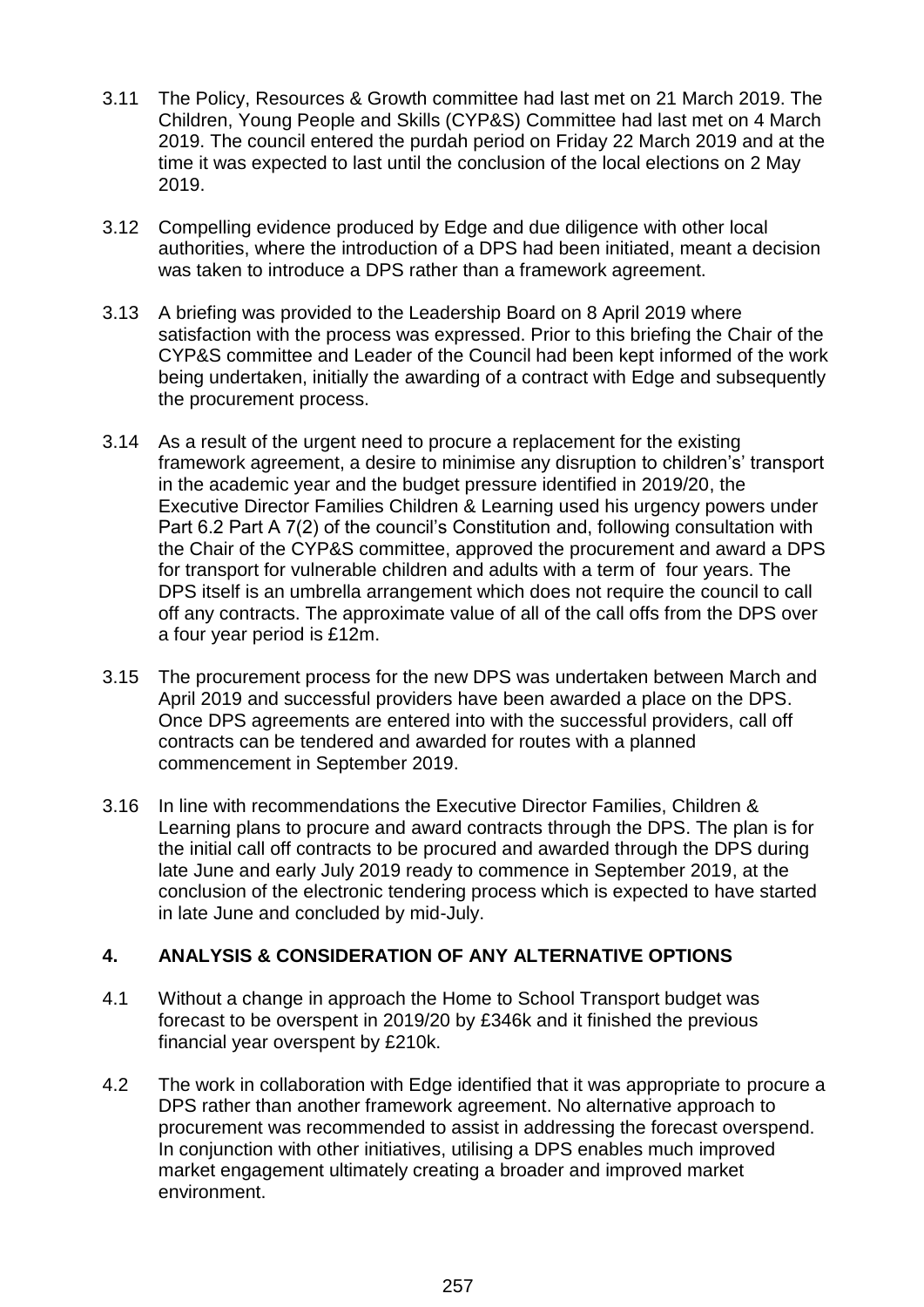### **5. COMMUNITY ENGAGEMENT & CONSULTATION**

- 5.1 The council took advice from its appointed advisers who have a demonstrable track record in delivering financial savings within this area of council responsibility.
- 5.2 The council undertook provider information events during the period of registration for the DPS to inform prospective providers of the proposal to change the arrangements to a DPS. This was an opportunity for potential providers to ask for clarifications and for the council to reflect on any observations made by potential providers as part of the process and a record of the discussion and responses to questions posed was made available to all potential bidders.
- 5.3 Headteachers of the city's special educational needs schools and the Parent and Carer Council were informed of the proposals with respect to the DPS.

### **6. CONCLUSION**

- 6.1 In March 2019 it became apparent that there was an urgent need to address a growing budget overspend. Officers consulted with Edge who advised that a DPS would be the most suitable option for the provision of transport for vulnerable children and adults in order to reduce the forecast overspend.
- 6.2 The need to procure the DPS was urgent and officers did not have time to bring a further report to committee. Therefore, the Executive Director Families Children & Learning used his urgency powers under Part 6.2 Part A 7(2) of the council's Constitution to carry out the procurement and award of the DPS following consultation with the Chair of the CYP&S committee.

# **7. FINANCIAL & OTHER IMPLICATIONS:**

### Financial Implications:

7.1 The emerging budget pressure on transport and particularly the home to school transport contract required urgent remedial action. Following the decision to engage consultants to address the problem, potential savings have been identified of which the tendering and management of the contract via DPS is a significant element. Any delay or failure in this process could jeopardise the delivery of the savings required.

*Finance Officer Consulted: David Ellis Date: 26/06/19*

### Legal Implications:

- 7.2 The council has a statutory duty to provide home to school transport for certain pupils attending schools in the Brighton & Hove area under the Education Act 1996 (as amended).
- 7.3 In cases of urgency, Chief Officers may exercise any of the functions within their service area where it is not reasonably practicable to obtain prior approval of a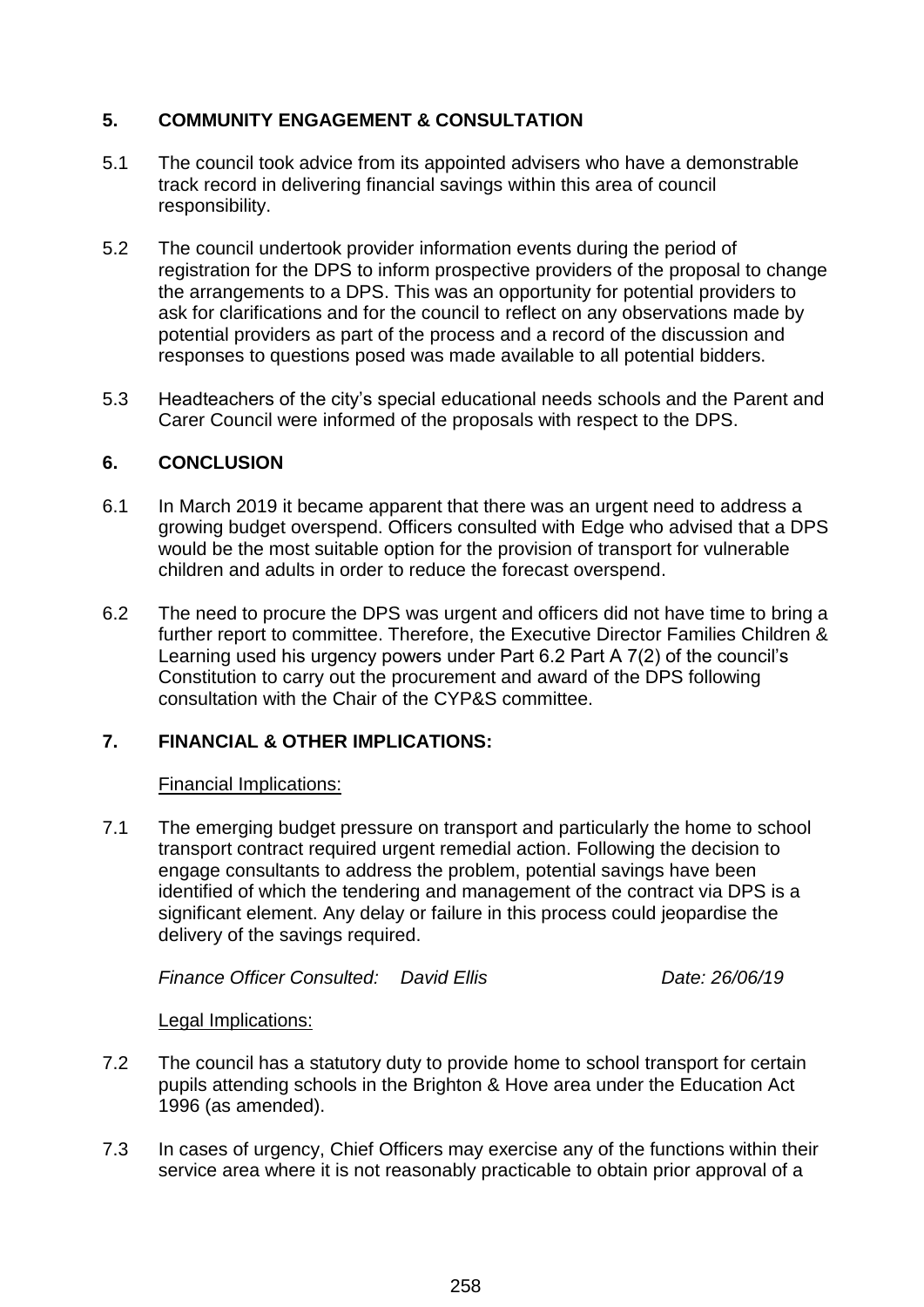Committee. Before doing so they need to consult with the Chair of the relevant Committee. The action taken must be reported to the Committee.

7.4 It is appropriate for the Executive Director, Families Children and Learning to consult with the Chair of the relevant committee and to report this action to PRG as the decision to procure and award the DPS and call off contracts should (in cases where there is no urgency) be taken by that Committee.

*Lawyer Consulted: Isabella Sidoli Date: 27/06/19*

#### Equalities Implications:

- 7.5 As stated in the original report to the PR&G Committee, the council has a responsibility to promote access to appropriate educational provision for all in accordance with legislation including the Equality Act 2010. It must balance that responsibility against any change in transport provision, to ensure that it is not compromising access by vulnerable individuals.
- 7.6 It is not necessary to carry out an equalities impact assessment on this occasion as the criteria for accessing transport services are not changing as a result of this new procurement.
- 7.7 All potential providers have had the opportunity to receive and discuss the implications of re-tendering including TUPE considerations for people currently employed in the transportation of vulnerable adults and children on behalf of the council.

#### Sustainability Implications:

- 7.8 As stated in the original report to the PR&G committee, the Education Act 2006 (as amended) places a general duty on the council to promote the use of sustainable travel and transport. The duty applies to children and young people of compulsory school age and sixth-form age who travel to receive education or training in the council's area.
- 7.9 It is accepted that hired transport contributes to traffic levels in the city. However, this is offset by the council's contractual requirement on providers to maximise the use of all spaces on vehicles (except where, through health or safety considerations, children must travel alone).

# **SUPPORTING DOCUMENTATION**

### **Appendices:**

1. Corporate / Citywide Implications